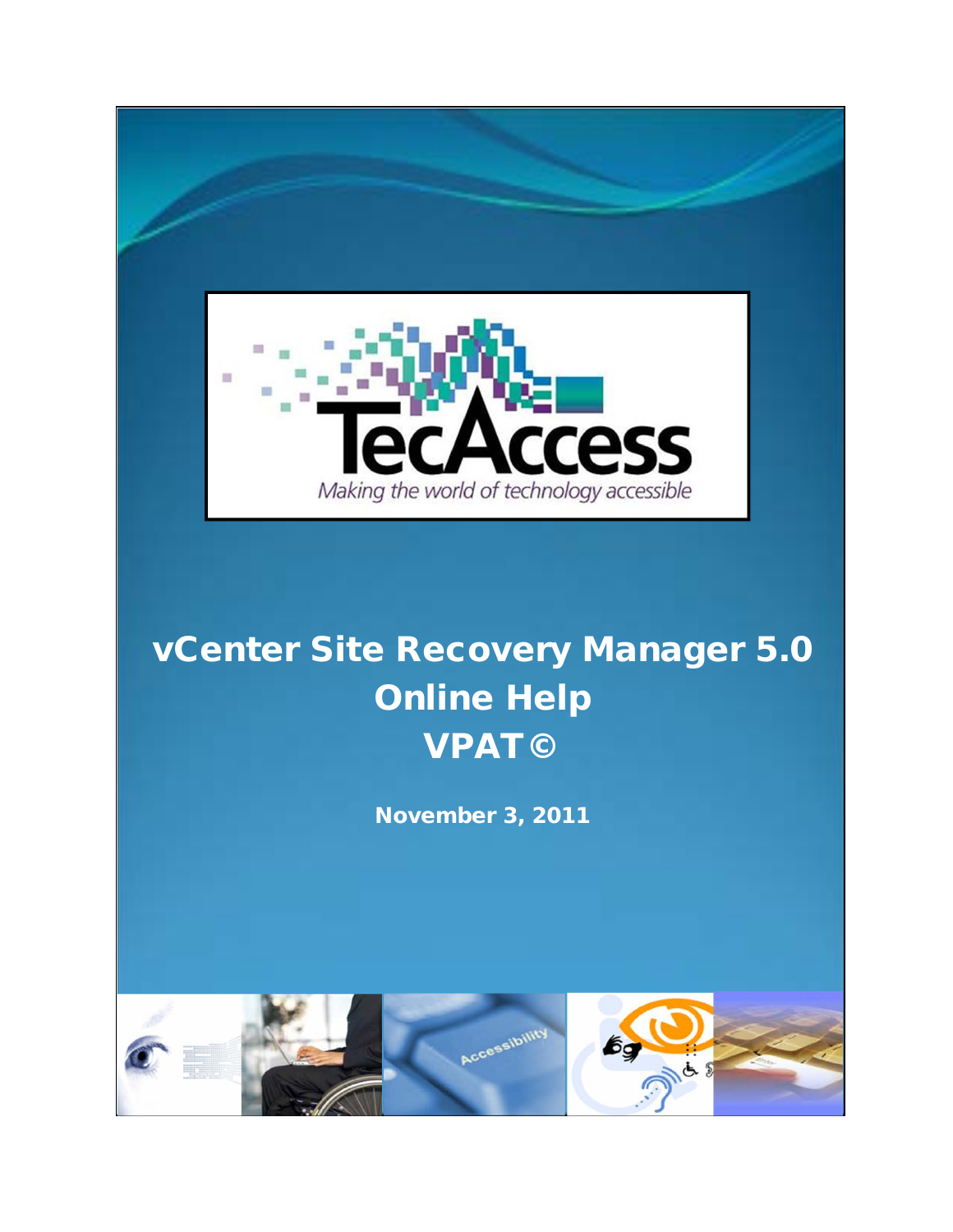

## **VPAT©**

Since the VPAT must be comprehensive, all Section 508 issues on all pages must be corrected to sustain compliance.

| <b>Criteria</b>                                                                    | <b>Supporting</b><br><b>Features</b>      | <b>Remarks and Explanations</b>                     |
|------------------------------------------------------------------------------------|-------------------------------------------|-----------------------------------------------------|
| Section 1194.21 Software Applications<br>and Operating Systems                     | Not Applicable                            | Not Applicable                                      |
| Section 1194.22 Web-based Intranet<br>and Internet Information and<br>Applications | <b>Supports with</b><br><b>Exceptions</b> | Please refer to the 1194.22 section for<br>details. |
| Section 1194.23 Telecommunications<br>Products                                     | Not Applicable                            | Not Applicable                                      |
| Section 1194.24 Video and Multi-<br>media Products                                 | Not Applicable                            | Not Applicable                                      |
| Section 1194.25 Self-Contained,<br><b>Closed Products</b>                          | Not Applicable                            | Not Applicable                                      |
| Section 1194.26 Desktop and Portable<br>Computers                                  | Not Applicable                            | Not Applicable                                      |
| Section 1194.31 Functional<br>Performance Criteria                                 | <b>Supports with</b><br><b>Exceptions</b> | Please refer to the 1194.31 section for<br>details. |
| Section 1194.41 Information,<br>Documentation, and Support                         | <b>Supports</b>                           | Please refer to the 1194.41 section for<br>details. |

#### **Support Levels**

| <b>Support Level</b>                                       | <b>Description</b>                                                                                                                                                               |
|------------------------------------------------------------|----------------------------------------------------------------------------------------------------------------------------------------------------------------------------------|
| <b>Supports</b>                                            | Use this language when you determine the product<br>fully meets the letter and intent of the Criteria.                                                                           |
| <b>Supports with Exceptions/Minor</b><br><b>Exceptions</b> | Use this language when you determine the product<br>does not fully meet the letter and intent of the<br>Criteria, but provides some level of access relative to<br>the Criteria. |
| <b>Supports through Equivalent</b><br><b>Facilitation</b>  | Use this language when you have identified an<br>alternate way to meet the intent of the Criteria or<br>when the product does not fully meet the intent of<br>the Criteria.      |

TecAccess LLC 2410 Granite Ridge Road Building A, Unit 1 Dickville, VA 23146 **CONFIDENTIAL AND PROPRIETARY** The language contained in criteria column of the VPAT© is taken directly from the Section 508

provisions of the Rehabilitation Act of 1973, as amended.

2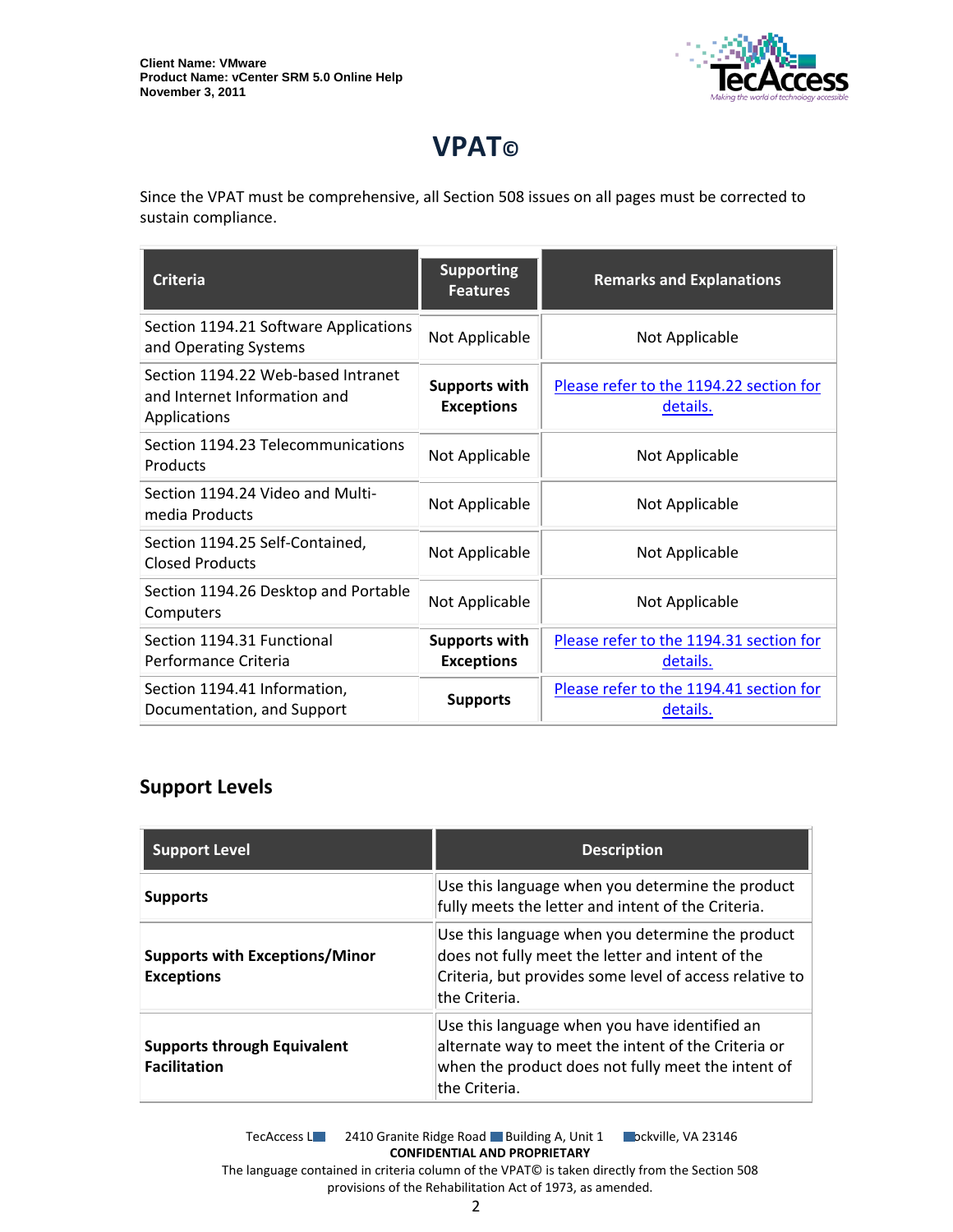

| <b>Support Level</b>                                                       | <b>Description</b>                                                                                                                                                                                                                                                                                                                                  |
|----------------------------------------------------------------------------|-----------------------------------------------------------------------------------------------------------------------------------------------------------------------------------------------------------------------------------------------------------------------------------------------------------------------------------------------------|
| Supports when combined with<br><b>Compatible AT</b>                        | Use this language when you determine the product<br>fully meets the letter and intent of the Criteria when<br>used in combination with Compatible Assistive<br>Technology ("AT"). For example, many software<br>programs can provide speech output when<br>combined with a compatible screen reader<br>(commonly used AT for people who are blind). |
| <b>Does Not Support</b>                                                    | Use this language when you determine the product<br>does not meet the letter or intent of the Criteria.                                                                                                                                                                                                                                             |
| <b>Not Applicable</b>                                                      | Use this language when you determine the Criteria<br>does not apply to the specific product.                                                                                                                                                                                                                                                        |
| <b>Not Applicable - Fundamental</b><br><b>Alteration Exception Applies</b> | Use this language when you determine a<br>Fundamental Alteration of the product would be<br>required to meet the Criteria (see the access board's<br>standards for the definition of "fundamental<br>alteration").                                                                                                                                  |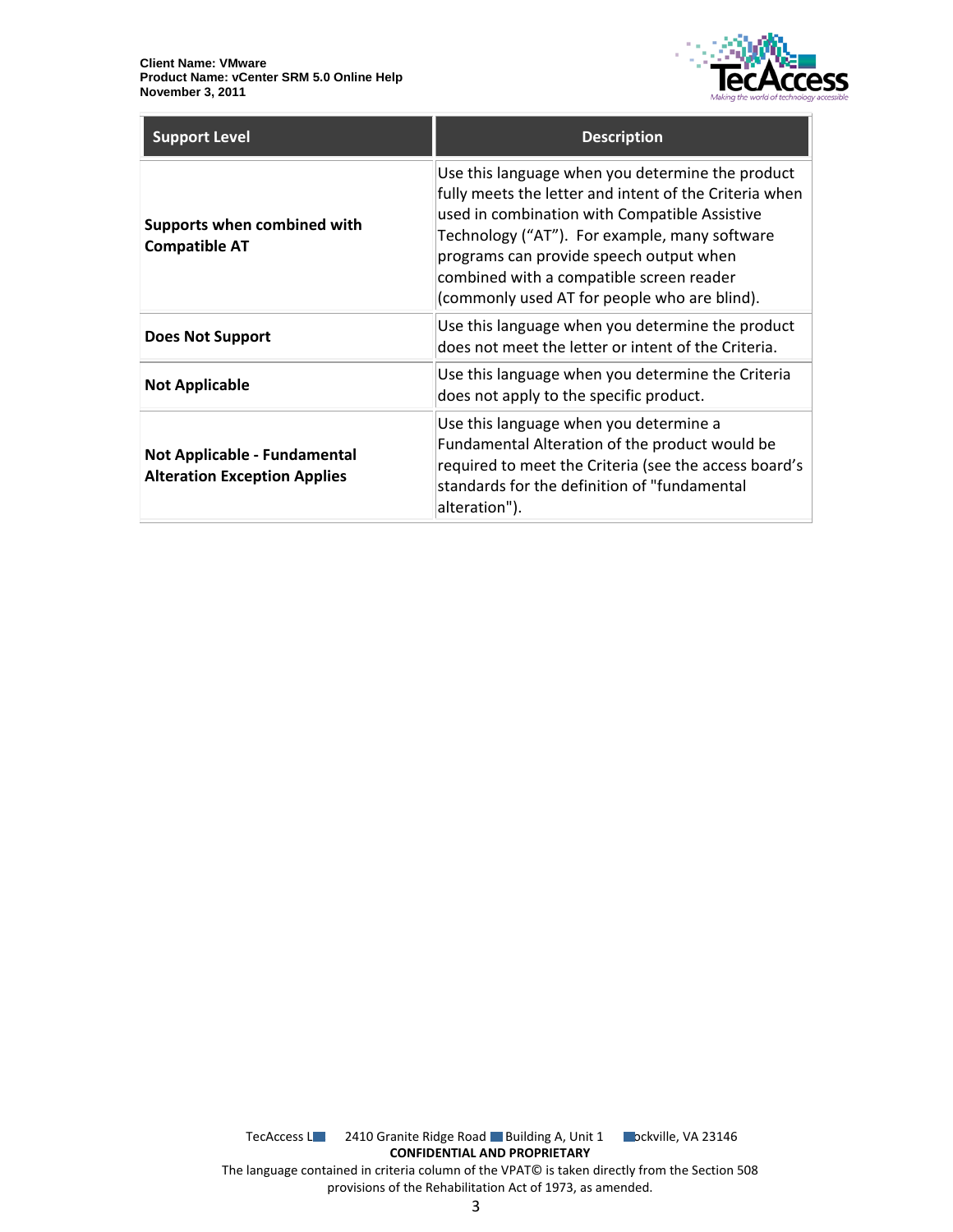

### <span id="page-3-0"></span>**§ 1194.22 Web-based Intranet and Internet Information and Applications**

| <b>Criteria</b>                                                                                                                                                          | <b>Support Level</b>                      | <b>Remarks and Explanations</b>                                                                                                                                                              |
|--------------------------------------------------------------------------------------------------------------------------------------------------------------------------|-------------------------------------------|----------------------------------------------------------------------------------------------------------------------------------------------------------------------------------------------|
| (a) A text equivalent for every<br>non-text element shall be<br>provided (e.g., via "alt",<br>"longdesc", or in element<br>content).                                     | <b>Supports with</b><br><b>Exceptions</b> | Text equivalents for non-text elements<br>are available to comprehend content<br>and to aid in navigation with some<br>exceptions. Exceptions include status<br>graphics for the tree nodes. |
| (b) Equivalent alternatives for any<br>multimedia presentation shall be<br>synchronized with the<br>presentation.                                                        | <b>Not Applicable</b>                     | Webpages do not have multimedia<br>presentations.                                                                                                                                            |
| (c) Web pages shall be designed<br>so that all information conveyed<br>with color is also available without<br>color, for example from context or<br>markup.             | <b>Supports with</b><br><b>Exceptions</b> | When color conveys information, text<br>and/or programmatically implemented<br>equivalents are provided with some<br>exceptions. Exceptions include<br>selected tabs.                        |
| (d) Documents shall be organized<br>so they are readable without<br>requiring an associated style<br>sheet.                                                              | <b>Supports with</b><br><b>Exceptions</b> | Webpages are readable when<br>stylesheets are disabled or with user-<br>defined stylesheets with some<br>exceptions. Headings do not have<br>structural markup.                              |
| (e) Redundant text links shall be<br>provided for each active region of<br>a server-side image map.                                                                      | <b>Not Applicable</b>                     | Site Recovery Manager ("SRM") 5.0<br>Online Help does not have server-side<br>image maps.                                                                                                    |
| (f) Client-side image maps shall be<br>provided instead of server-side<br>image maps except where the<br>regions cannot be defined with an<br>available geometric shape. | <b>Not Applicable</b>                     | SRM 5.0 Online Help does not have<br>client-side image maps.                                                                                                                                 |
| (g) Row and column headers shall<br>be identified for data tables.                                                                                                       | <b>Supports with</b><br><b>Exceptions</b> | Row and column headers of data<br>tables have identifying information<br>with some exceptions. Column<br>headers of the "Role Reference" data<br>table do not have structural markup.        |
| (h) Markup shall be used to<br>associate data cells and header<br>cells for data tables that have two<br>or more logical levels of row or                                | <b>Not Applicable</b>                     | SRM 5.0 Online Help does not have<br>data tables with multi-level columns or<br>rows.                                                                                                        |

TecAccess L**LC** 2410 Granite Ridge Road Building A, Unit 1 **Rockville, VA 23146 CONFIDENTIAL AND PROPRIETARY** The language contained in criteria column of the VPAT© is taken directly from the Section 508

provisions of the Rehabilitation Act of 1973, as amended.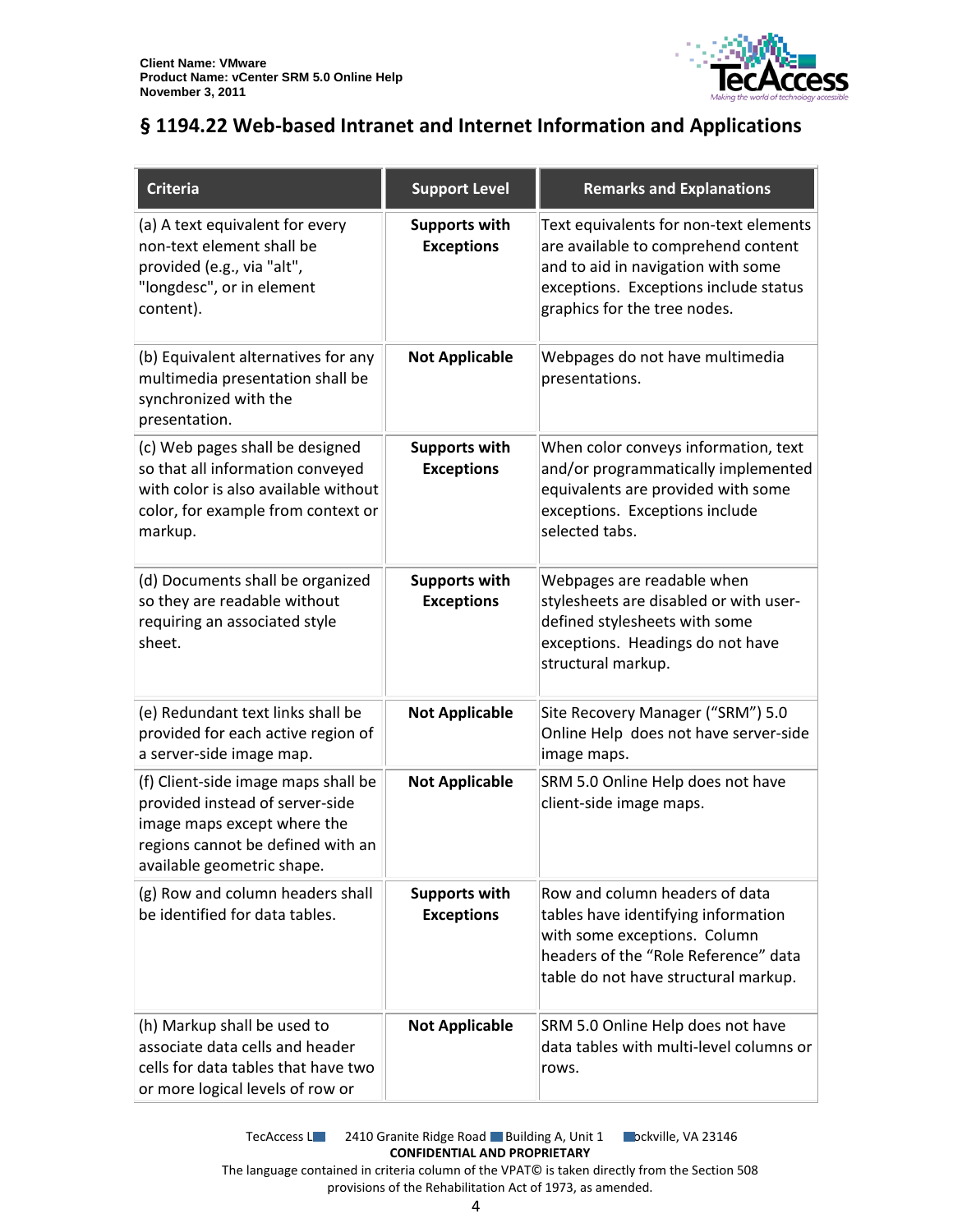

| <b>Criteria</b>                                                                                                                                                                                                                                                                                                             | <b>Support Level</b>                      | <b>Remarks and Explanations</b>                                                                                                                  |
|-----------------------------------------------------------------------------------------------------------------------------------------------------------------------------------------------------------------------------------------------------------------------------------------------------------------------------|-------------------------------------------|--------------------------------------------------------------------------------------------------------------------------------------------------|
| column headers.                                                                                                                                                                                                                                                                                                             |                                           |                                                                                                                                                  |
| (i) Frames shall be titled with text<br>that facilitates frame identification<br>and navigation                                                                                                                                                                                                                             | <b>Does Not Support</b>                   | Title attributes are not provided to<br>help assistive technology users identify<br>and navigate to frames.                                      |
| (j) Pages shall be designed to<br>avoid causing the screen to flicker<br>with a frequency greater than 2 Hz<br>and lower than 55 Hz.                                                                                                                                                                                        | <b>Supports</b>                           | Webpages do not have content that<br>flashes or blinks with a frequency<br>greater than 2 Hz and lower than 55<br>Hz.                            |
| (k) A text-only page, with<br>equivalent information or<br>functionality, shall be provided to<br>make a web site comply with the<br>provisions of this part, when<br>compliance cannot be<br>accomplished in any other way.<br>The content of the text-only page<br>shall be updated whenever the<br>primary page changes. | <b>Supports</b>                           | Text-only pages are provided since<br>compliance cannot be met any other<br>way or are not required.                                             |
| (I) When pages utilize scripting<br>languages to display content, or to<br>create interface elements, the<br>information provided by the script<br>shall be identified with functional<br>text that can be read by Assistive<br>Technology.                                                                                 | <b>Supports</b>                           | Assistive technology and keyboard<br>users can access scripted interfaces.                                                                       |
| (m) When a web page requires<br>that an applet, plug-in or other<br>application be present on the<br>client system to interpret page<br>content, the page must provide a<br>link to a plug-in or applet that<br>complies with §1194.21(a)<br>through (I).                                                                   | Not Applicable                            | SRM 5.0 Online Help does not have<br>applets or plug-ins.                                                                                        |
| (n) When electronic forms are<br>designed to be completed on-line,<br>the form shall allow people using<br>Assistive Technology to access the<br>information, field elements, and<br>functionality required for<br>completion and submission of the<br>form, including all directions and                                   | <b>Supports with</b><br><b>Exceptions</b> | Assistive technologies, such as screen<br>readers, may not identify and navigate<br>to all form elements to complete and<br>submit forms online. |

TecAccess L**LC** 2410 Granite Ridge Road Building A, Unit 1 **Rockville, VA 23146 CONFIDENTIAL AND PROPRIETARY**

The language contained in criteria column of the VPAT© is taken directly from the Section 508 provisions of the Rehabilitation Act of 1973, as amended.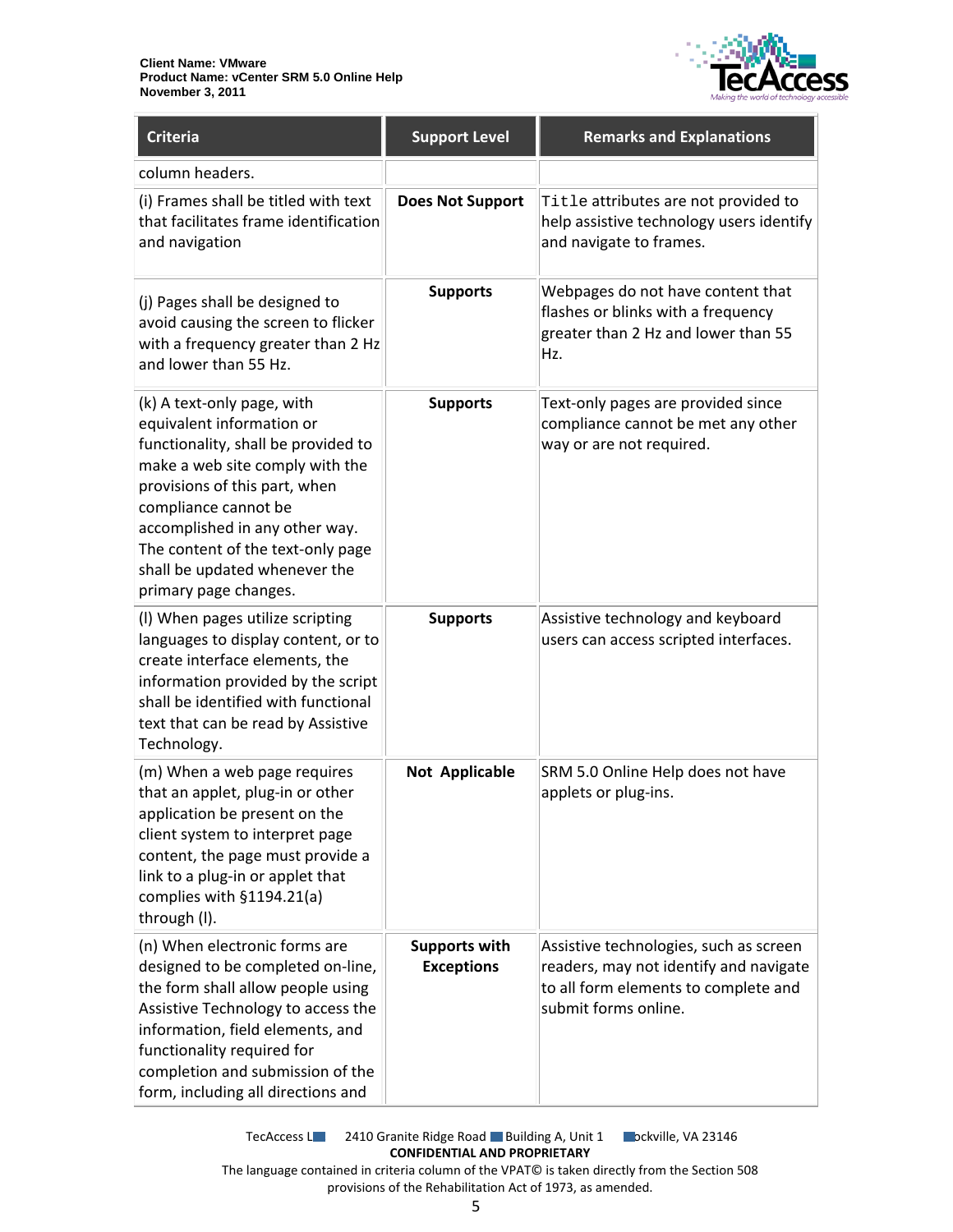

| <b>Criteria</b>                                                                                                                        | <b>Support Level</b>    | <b>Remarks and Explanations</b>                                                          |
|----------------------------------------------------------------------------------------------------------------------------------------|-------------------------|------------------------------------------------------------------------------------------|
| cues.                                                                                                                                  |                         |                                                                                          |
| (o) A method shall be provided<br>that permits users to skip<br>repetitive navigation links.                                           | <b>Does Not Support</b> | Assistive technology and keyboard<br>users cannot bypass repetitive<br>navigation links. |
| (p) When a timed response is<br>required, the user shall be alerted<br>and given sufficient time to<br>indicate more time is required. | <b>Not Applicable</b>   | SRM 5.0 Online Help does not require<br>timed responses.                                 |

*Note to 1194.22: The Board interprets paragraphs (a) through (k) of this section as consistent with the following priority 1 Checkpoints of the Web Content Accessibility Guidelines 1.0 (WCAG 1.0) (May 5 1999) published by the Web Accessibility Initiative of the World Wide Web Consortium: Paragraph (a) - 1.1, (b) - 1.4, (c) - 2.1, (d) - 6.1, (e) - 1.2, (f) - 9.1, (g) - 5.1, (h) - 5.2, (i) - 12.1, (j) - 7.1, (k) - 11.4.*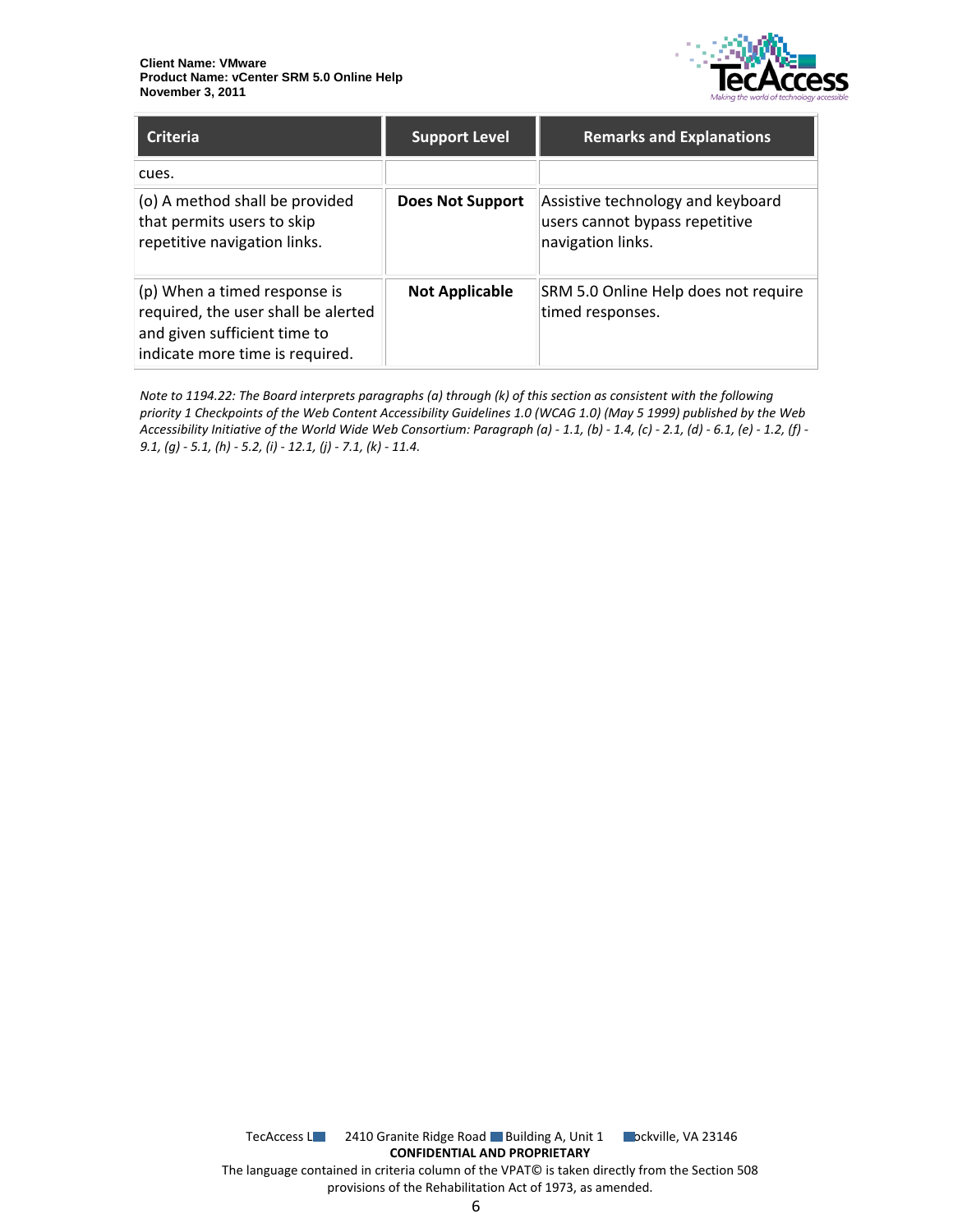

### <span id="page-6-0"></span>**§1194.31 Functional Performance Criteria**

| <b>Criteria</b>                                                                                                                                                                                                                                                                                                                     | <b>Support Level</b>                      | <b>Remarks and Explanations</b>                                                                                                                                     |
|-------------------------------------------------------------------------------------------------------------------------------------------------------------------------------------------------------------------------------------------------------------------------------------------------------------------------------------|-------------------------------------------|---------------------------------------------------------------------------------------------------------------------------------------------------------------------|
| (a) At least one mode of operation<br>and information retrieval that does<br>not require user vision shall be<br>provided, or support for Assistive<br>Technology used by people who<br>are blind or visually impaired shall<br>be provided.                                                                                        | <b>Supports with</b><br><b>Exceptions</b> | Some information retrieval processes<br>and/or operations require vision and<br>may not provide support for assistive<br>technologies.                              |
| (b) At least one mode of operation<br>and information retrieval that does<br>not require visual acuity greater<br>than 20/70 shall be provided in<br>audio and enlarged print output<br>working together or independently,<br>or support for Assistive Technology<br>used by people who are visually<br>impaired shall be provided. | <b>Supports with</b><br><b>Exceptions</b> | Some information retrieval processes<br>and/or operations require vision acuity<br>greater than 20/70 and may not<br>provide support for assistive<br>technologies. |
| (c) At least one mode of operation<br>and information retrieval that does<br>not require user hearing shall be<br>provided, or support for Assistive<br>Technology used by people who<br>are deaf or hard of hearing shall be<br>provided                                                                                           | <b>Supports</b>                           | SRM 5.0 Online Help does not require<br>hearing for information retrieval and<br>operations. Support for hearing<br>devices may be provided.                        |
| (d) Where audio information is<br>important for the use of a product,<br>at least one mode of operation and<br>information retrieval shall be<br>provided in an enhanced auditory<br>fashion, or support for assistive<br>hearing devices shall be provided.                                                                        | <b>Not Applicable</b>                     | SRM 5.0 Online Help does not have<br>audio information.                                                                                                             |
| (e) At least one mode of operation<br>and information retrieval that does<br>not require user speech shall be<br>provided, or support for Assistive<br>Technology used by people with<br>disabilities shall be provided.                                                                                                            | <b>Supports</b>                           | SRM 5.0 Online Help does not require<br>speech for information retrieval or<br>operations. Support for assistive<br>technologies may be provided.                   |
| (f) At least one mode of operation<br>and information retrieval that does<br>not require fine motor control or<br>simultaneous actions and that is<br>operable with limited reach and                                                                                                                                               | <b>Supports</b>                           | SRM 5.0 Online Help does not require<br>fine motor control or simultaneous<br>actions. Persons with dexterity<br>impairments can perform product<br>operations.     |

TecAccess L**LC** 2410 Granite Ridge Road Building A, Unit 1 **Rockville, VA 23146 CONFIDENTIAL AND PROPRIETARY** The language contained in criteria column of the VPAT© is taken directly from the Section 508

provisions of the Rehabilitation Act of 1973, as amended.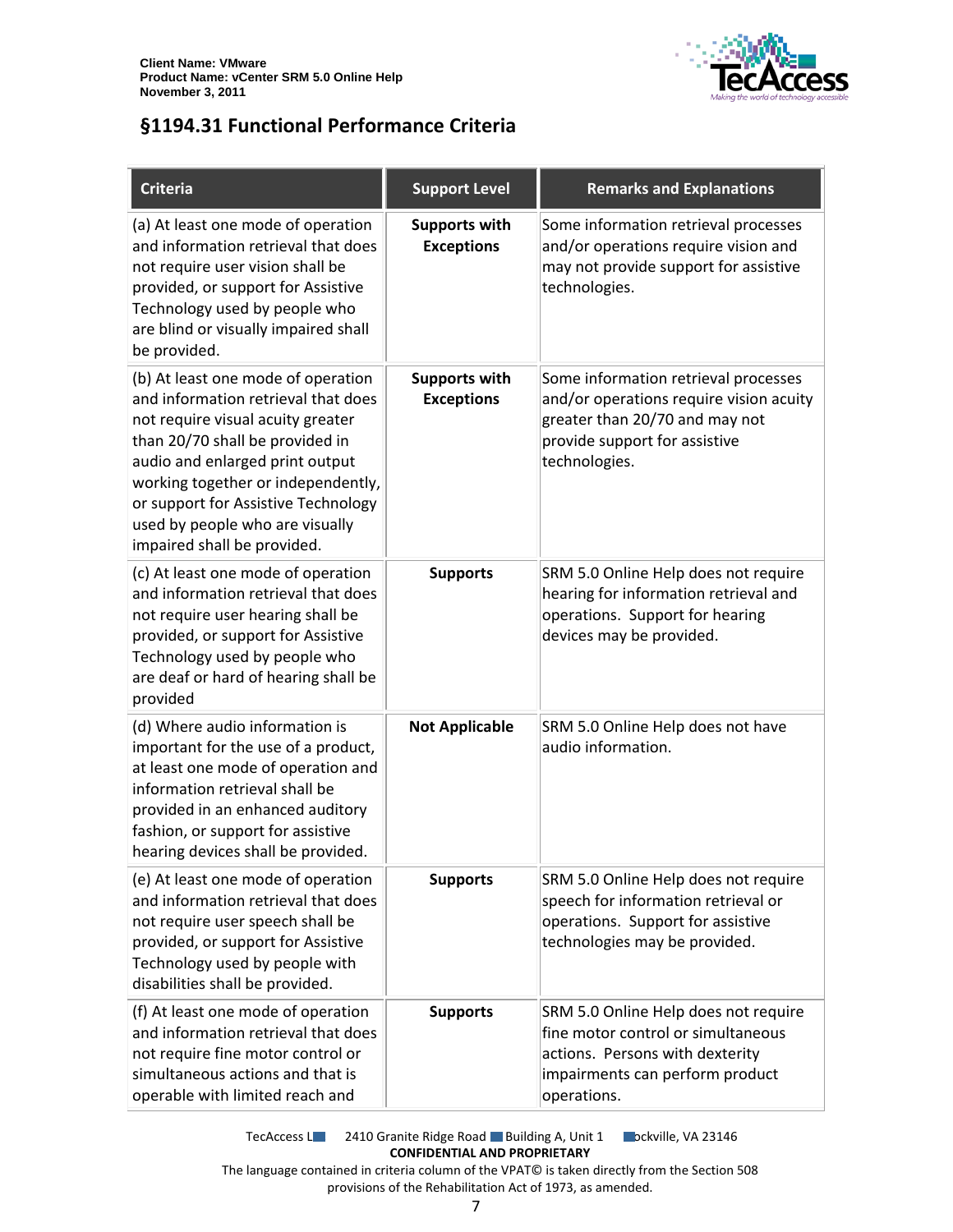

| <b>Criteria</b>             | <b>Support Level</b> | <b>Remarks and Explanations</b> |
|-----------------------------|----------------------|---------------------------------|
| strength shall be provided. |                      |                                 |